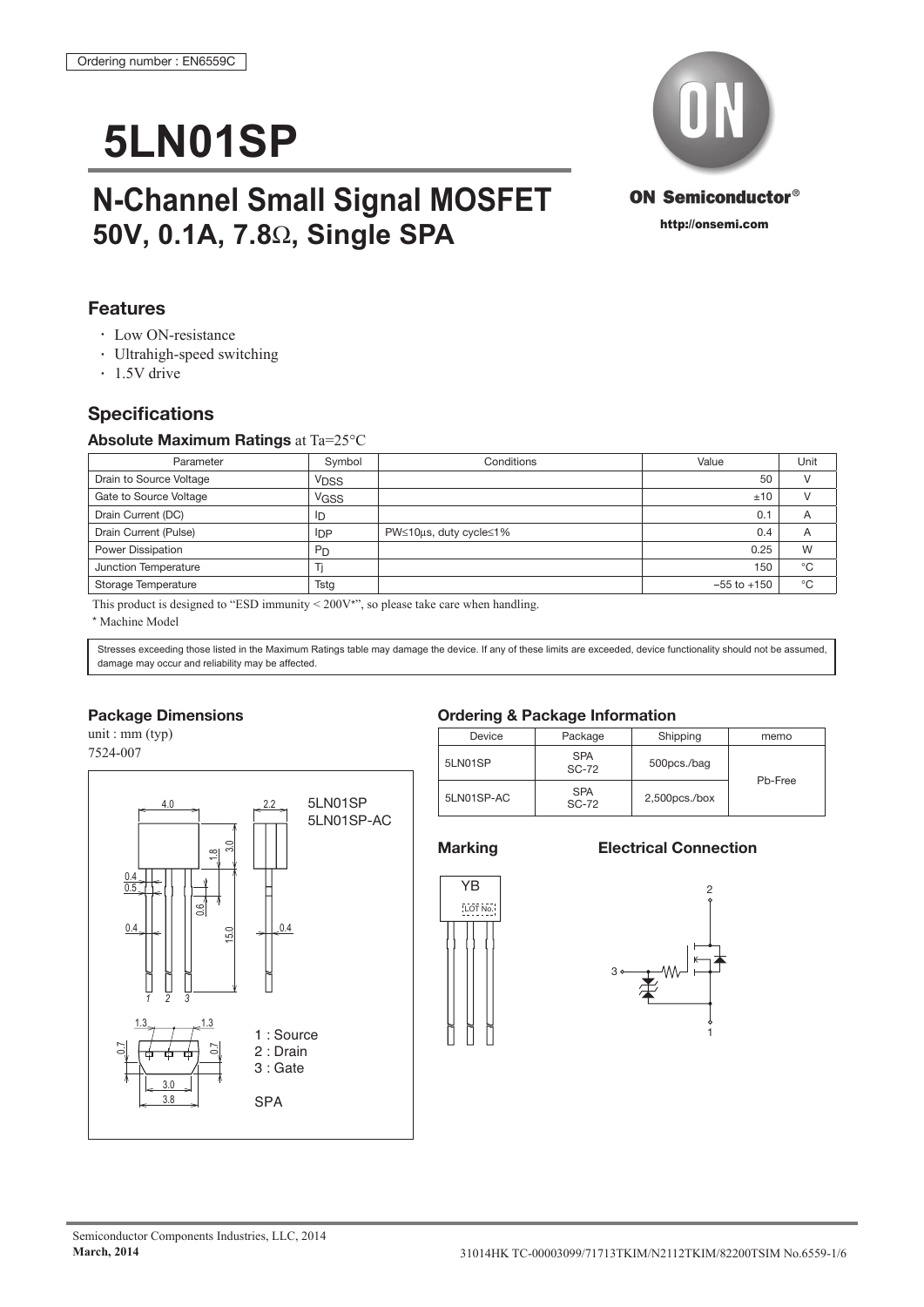### **Electrical Characteristics** at Ta=25°C

| Parameter                                  | Symbol                   | Conditions                                   | Value |      |     | Unit |
|--------------------------------------------|--------------------------|----------------------------------------------|-------|------|-----|------|
|                                            |                          |                                              | min   | typ  | max |      |
| Drain to Source Breakdown Voltage          | V <sub>(BR)</sub> DSS    | $I_D=1mA, VGS=0V$                            | 50    |      |     | V    |
| Zero-Gate Voltage Drain Current            | <b>IDSS</b>              | VDS=50V, VGS=0V                              |       |      | 10  | μA   |
| Gate to Source Leakage Current             | <b>IGSS</b>              | VGS=±8V, VDS=0V                              |       |      | ±10 | μA   |
| Gate Threshold Voltage                     | $V$ <sub>GS</sub> $(th)$ | $VDS=10V$ , $I_D=100\mu A$                   | 0.4   |      | 1.3 | V    |
| Forward Transconductance                   | 9 <sub>FS</sub>          | $VDS=10V$ , $I_D=50mA$                       | 0.13  | 0.18 |     | S    |
| Static Drain to Source On-State Resistance | R <sub>DS</sub> (on)1    | $ID=50mA, VGS=4V$                            |       | 6    | 7.8 | Ω    |
|                                            | RDS(0n)2                 | $I_D = 30mA, VGS = 2.5V$                     |       | 7.1  | 9.9 | Ω    |
|                                            | RDS(0n)3                 | $ID=10mA, VGS=1.5V$                          |       | 10   | 20  | Ω    |
| Input Capacitance                          | Ciss                     | $VDS=10V$ , f=1MHz                           |       | 6.6  |     | pF   |
| Output Capacitance                         | Coss                     |                                              |       | 4.7  |     | pF   |
| Reverse Transfer Capacitance               | Crss                     |                                              |       | 1.7  |     | pF   |
| Turn-ON Delay Time                         | $t_d($ on $)$            | See specified Test Circuit.                  |       | 18   |     | ns   |
| <b>Rise Time</b>                           | tr                       |                                              |       | 42   |     | ns   |
| Turn-OFF Delay Time                        | $t_d$ (off)              |                                              |       | 190  |     | ns   |
| Fall Time                                  | tf                       |                                              |       | 105  |     | ns   |
| <b>Total Gate Charge</b>                   | Qg                       | $V_{DS}$ =10V, $V_{GS}$ =10V, $I_{D}$ =100mA |       | 1.57 |     | nC   |
| Gate to Source Charge                      | Qgs                      |                                              |       | 0.20 |     | nC   |
| Gate to Drain "Miller" Charge              | Qgd                      |                                              |       | 0.32 |     | пC   |
| Forward Diode Voltage                      | <b>V<sub>SD</sub></b>    | $Is=100mA, VGS=0V$                           |       | 0.85 | 1.2 | V    |

Product parametric performance is indicated in the Electrical Characteristics for the listed test conditions, unless otherwise noted. Product performance may not be indicated by the Electrical Characteristics if operated under different conditions.

### **Switching Time Test Circuit**

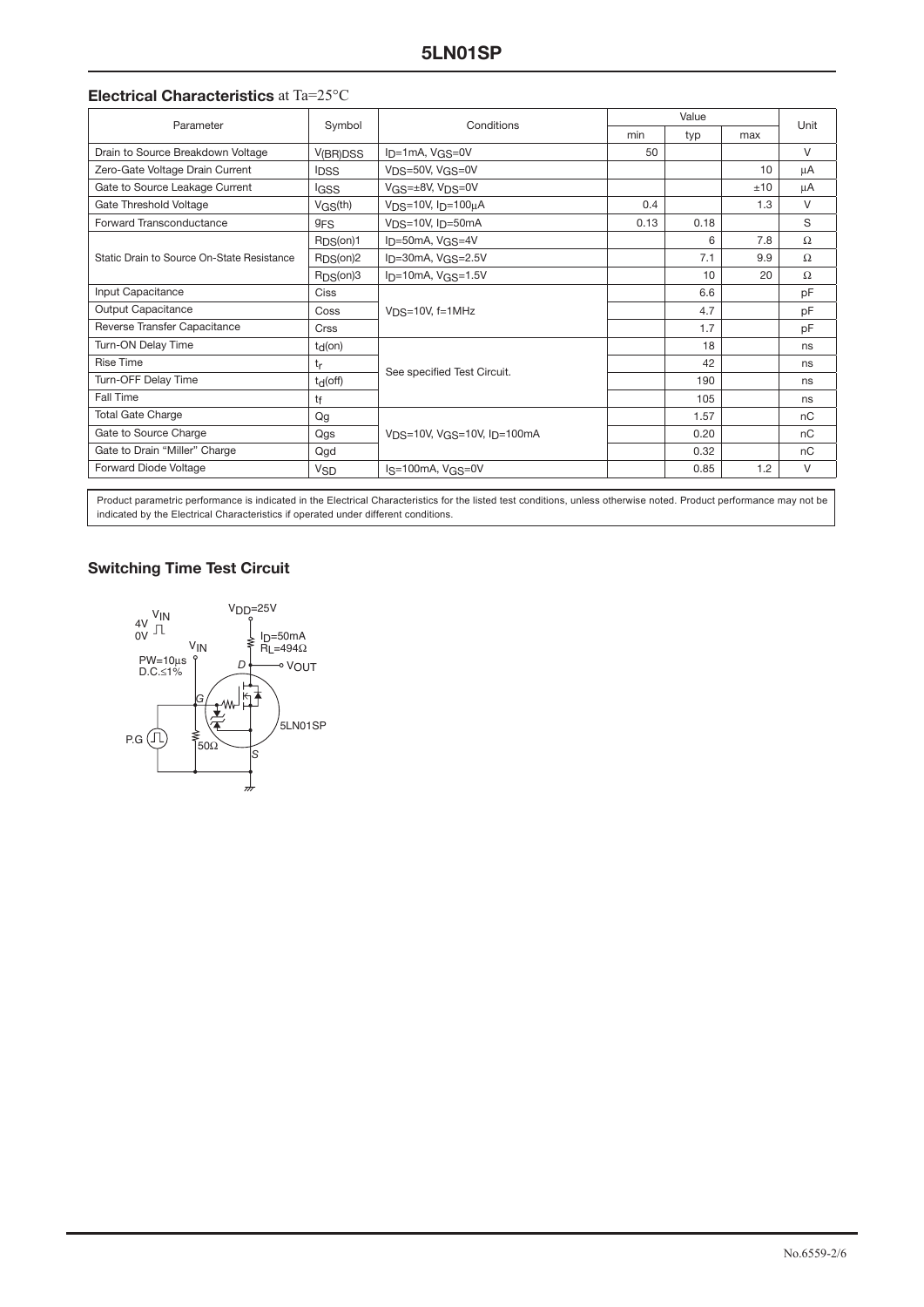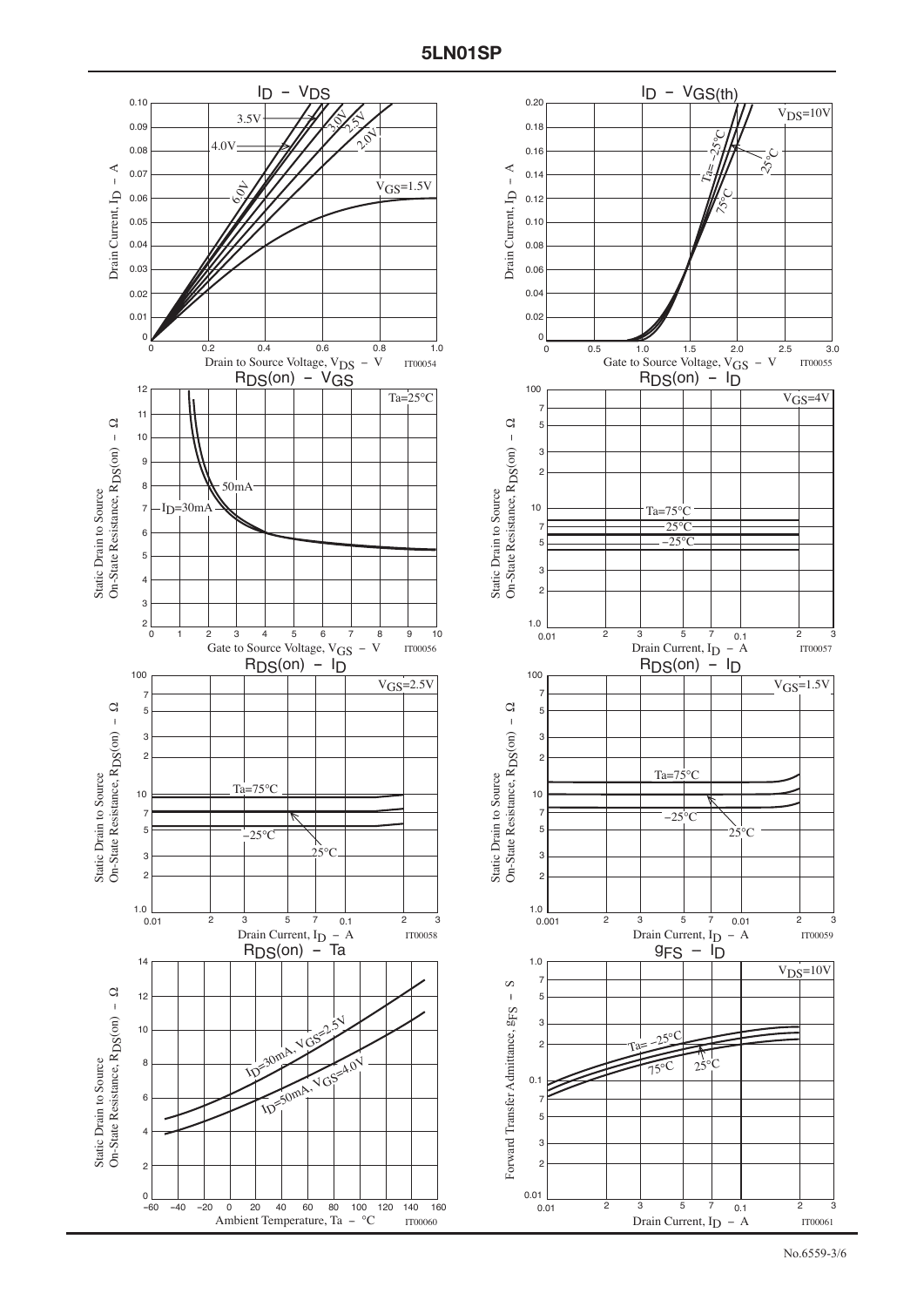

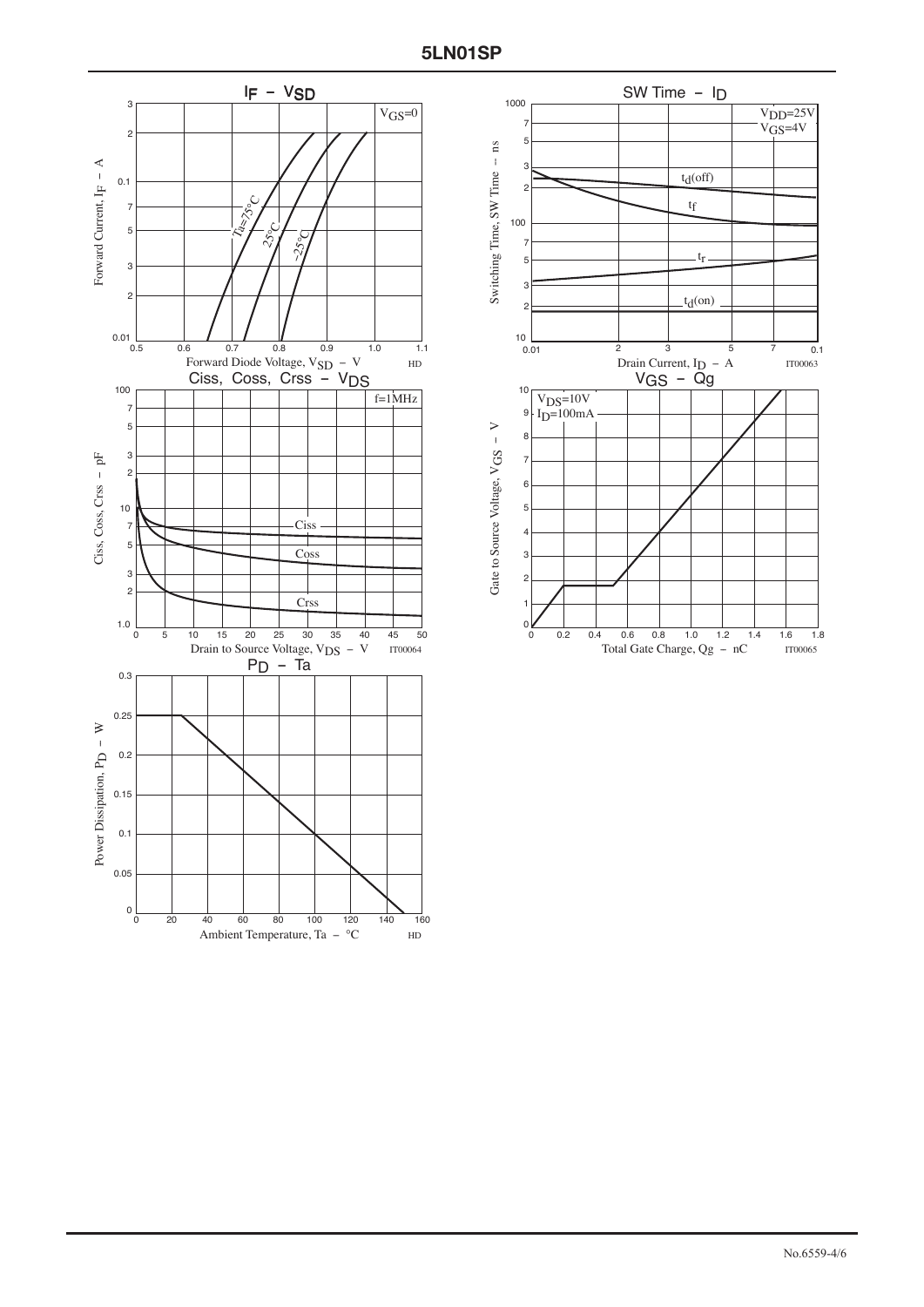### **Outline Drawing**